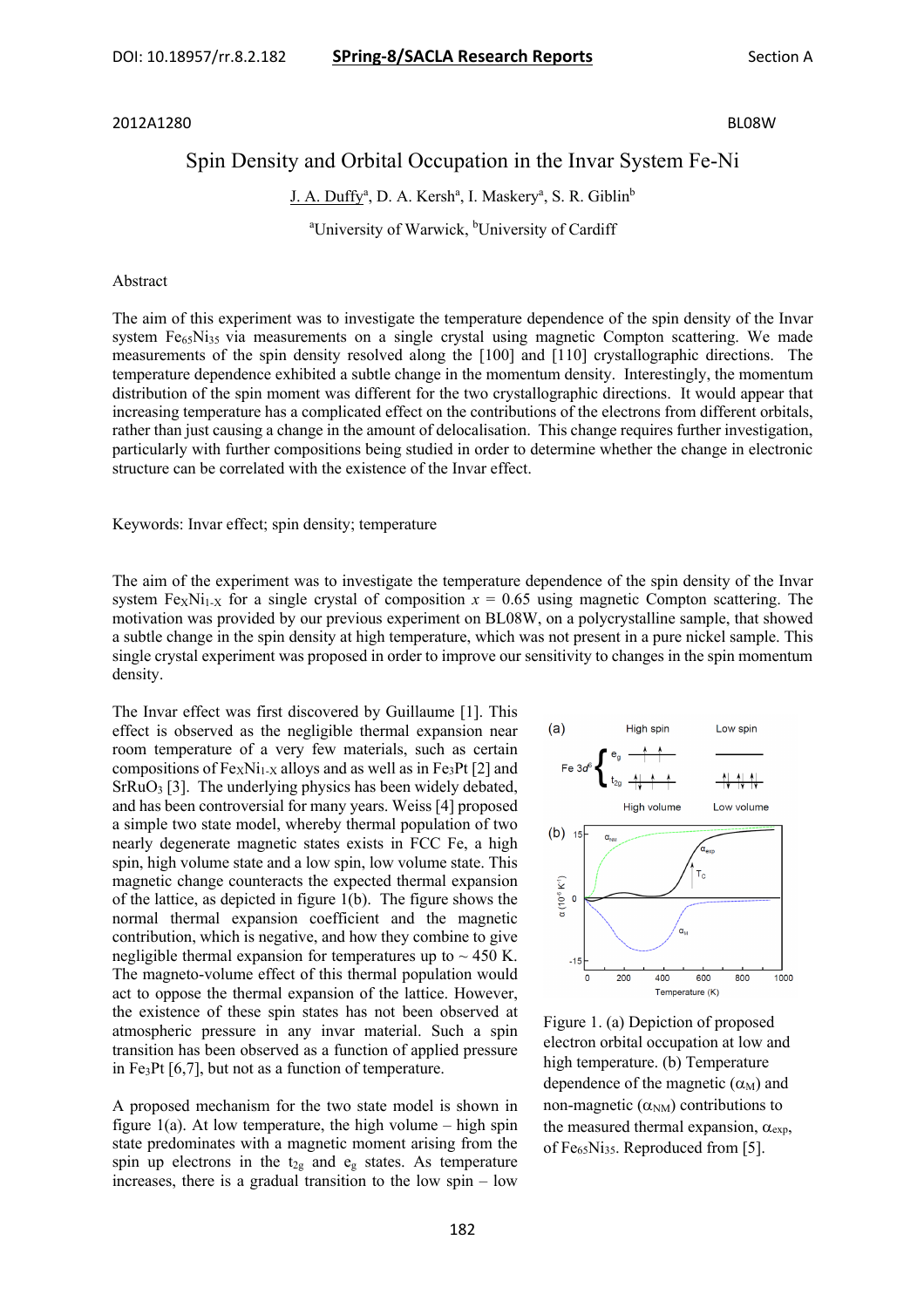volume state as the  $e_g$  electrons populate the  $t_{2g}$  state. It would be expected that such a change would be reflected in the magnetisation density. However, this has not yet been resolved. Early polarised neutron diffraction experiments did indicate some change [8], but later work using the same technique found no change in the  $e_g$  population [9]. However, changes in the itinerant electron population may not be easy to determine from neutron diffraction: the technique relies on measuring Bragg peaks, and hence suffer from a lack of information at very low sin  $(\theta/\lambda)$ , which corresponds to the itinerant electron density. Magnetic Compton scattering has the advantage that it is equally sensitive to all electrons, and hence is an ideal technique for this study.

Previously, motivated by the theoretical work and the polarised neutron data, we performed an initial measurement of the temperature dependence of the spin density in a polycrystalline sample of the Invar composition of Fe-Ni using magnetic Compton scattering on BL08W [5]. The data showed a very subtle temperature dependence, with a small delocalisation of the magnetic moment at high temperature. This most likely relates to a change in the degree of itinerancy of the moment and may well be linked to the magnetolattice effects associated with the Invar effect. However, given that the analysis of any electron transfer in the t<sub>2g</sub>/ $e_g$  orbitals is not possible using these polycrystalline data, as all anisotropy is averaged out, and our sensitivity to any charge transfer is poor. It is likely that the proposed charge transfer would only have a subtle effect on the magnetisation density, and hence the magnetic Compton profile, since it predicts that the  $t_{2g}$  moment will be reducing at the same time as the  $e_g$  moment – electron transfer from the  $e_g$  reduced the  $e_g$ moment, but the transfer is into the magnetic  $t_{2g}$  states, reducing their magnetism too. Hence, the aim of the single crystal measurement was to permit us to measure individual crystallographic directions and the anisotropy in order to study the suggested charge transfer.

For the experiment we used magnetic Compton scattering of high energy (183 keV) circularly polarised photons on beamline BL08W at SPring-8. The result of such an experiment is the so-called magnetic Compton profile (MCP), which is a 1-dimensional projection of the spin-resolved electron momentum density. Magnetic Compton scattering (MCS) samples the spin dependent electron momentum density through the use of circularly polarised synchrotron radiation. MCS is only sensitive to the spin moment: the orbital contribution is not measured.

The MCP is given by:

$$
J_{mag}(p_z) = \iint \{ n_{\uparrow}(\mathbf{p}) - n_{\downarrow}(\mathbf{p}) \} d\rho_x d\rho_y
$$

Hence, it represents the difference in occupation of the spin up and spin down bands. This difference is directly the spin contribution to the magnetic moment of the sample. Hence the profile represents the momentum distribution of the electrons that give rise to the spin magnetic moment. Because electrons from different atomic species and different orbitals or bands will have different momentum distributions, the technique can be sensitive to these different contributions. Furthermore, the integrated magnetic Compton profile gives the value of the sample's spin magnetic moment:

$$
\mu_{spin} = \int J_{mag} (p_z) \mathrm{d}p_z
$$

The technique requires a high energy monochromatic beam of circularly polarised photons. The circular polarisation is required to provide sensitivity to the spin dependent term in the scattering cross section. This term in the cross section is enhanced at high energies. This high energy, together with a high scattering angle of approximately 176 degrees, also provides good momentum resolution in the measured profiles. In order to extract the spin polarised signal two measurements are made with parallel and antiparallel applied field directions with respect to the scattering vector, the magnetic Compton profile is determined by the subtraction of the two spectra. The applied magnetic field was generated by a 2.5 T superconducting magnet installed on BL08W. The Compton-scattered radiation was detected with a multi element Ge SSD system. For this experiment, we performed experiments as a function of temperature up to 500 K. The sample environment normally available has a temperature range of  $\sim$  6 K to 300 K, and hence we built a new sample stage. We constructed a cooper sample holder, with a small cartridge heater and temperature sensor. This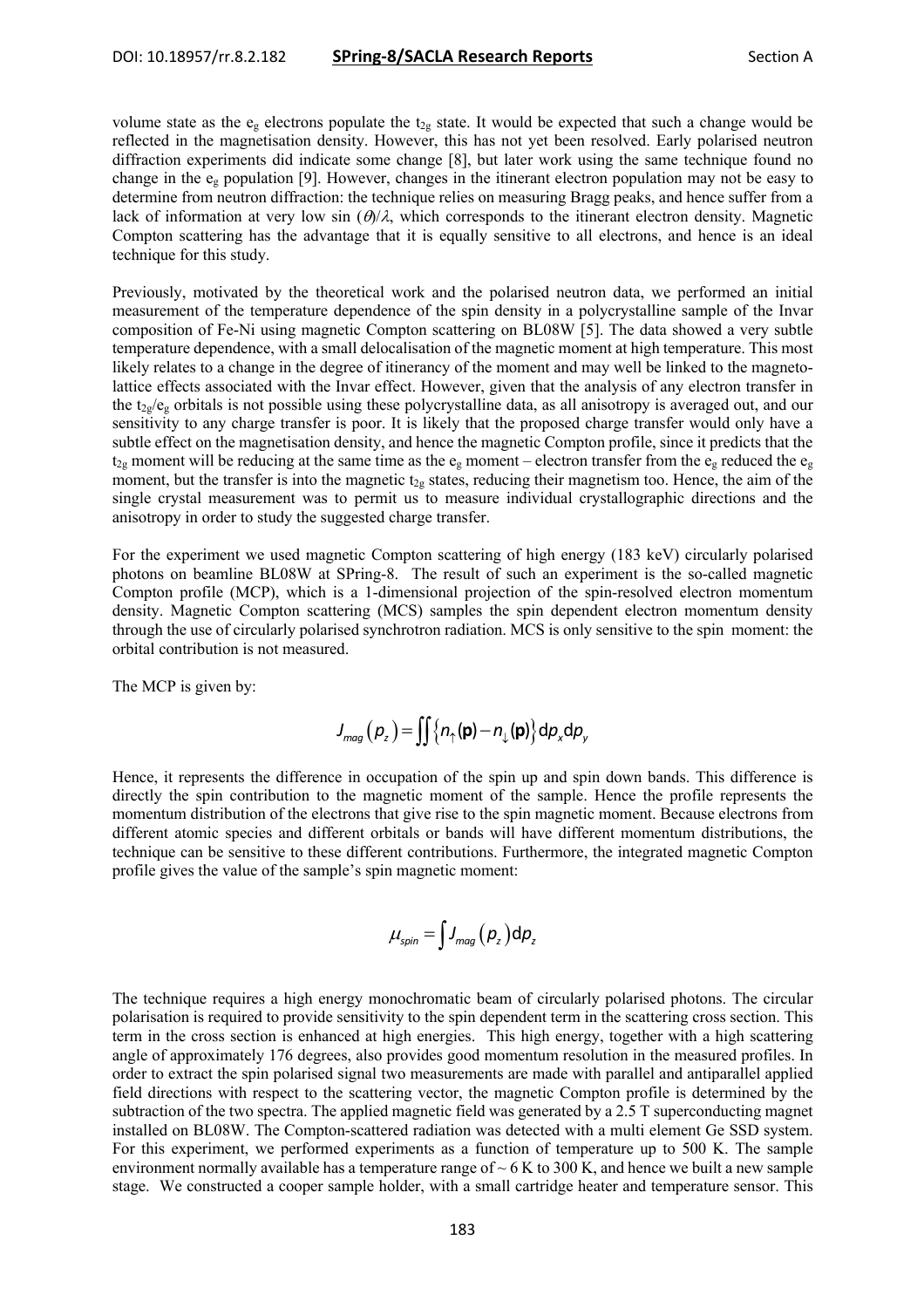was then attached to the existing sample stage on BL08W via sapphire rods and spacers. Sapphire has a low thermal conductivity at elevated temperatures, so the set up provided a high degree of thermal isolation of the sample and its holder from the rest of the experimental apparatus. Finally, the sample stage was surrounded with a heat shield to protect the apparatus from radiative heating. A small hole in this permitted direct access for the X-ray beam and for the Compton scattered X-rays to reach the detector.

We made measurements of the spin density resolved along the [100] and [110] crystallographic directions in the Invar composition  $Fe<sub>65</sub>Ni<sub>35</sub>$ . We measured at several temperatures, from 100 K up to 500 K, but found this to be the limit of being confident with the adequacy of the thermal isolation. Example magnetic Compton profiles for  $T = 100$  K are presented in figure 2 for the [100] and [110] directions. The inset shows the magnetic moment determined along the [100] direction for temperatures up to 500 K, showing the expected magnetic behaviour.



Figure 2. Magnetic Compton profiles measured at  $T = 100$  K along the [100] (open red symbols) and [110] (solid blue symbols). The inset shows the temperature dependence of the spin moment as determined from the magnetic Compton profiles.

The shape of the magnetic Compton profiles exhibited a subtle temperature dependence. This was most apparent when comparing the data between 100 K and 400 K. These are presented for the two crystallographic directions in figure 3, together with data collected for a pure Ni single crystal at the same two temperatures. For these plots the data have been normalised between the two temperatures to take into account the small change in magnetic moment, in order to compare the shape of the profiles. Considering the  $Fe<sub>65</sub>Ni<sub>35</sub>$  sample, these plots show a different temperature dependence for the two crystallographic directions. It was anticipated that there might be a change in itinerancy as temperature was in increase, but, interestingly, we found that the behaviour was different for the two crystallographic directions. It would appear that increasing temperature may have a complicated effect on the contributions of the electrons from different orbitals, rather than just causing a change in the amount of delocalisation. However, as discussed below, there are some issues that would need addressing via further experimental work in order to verify these data.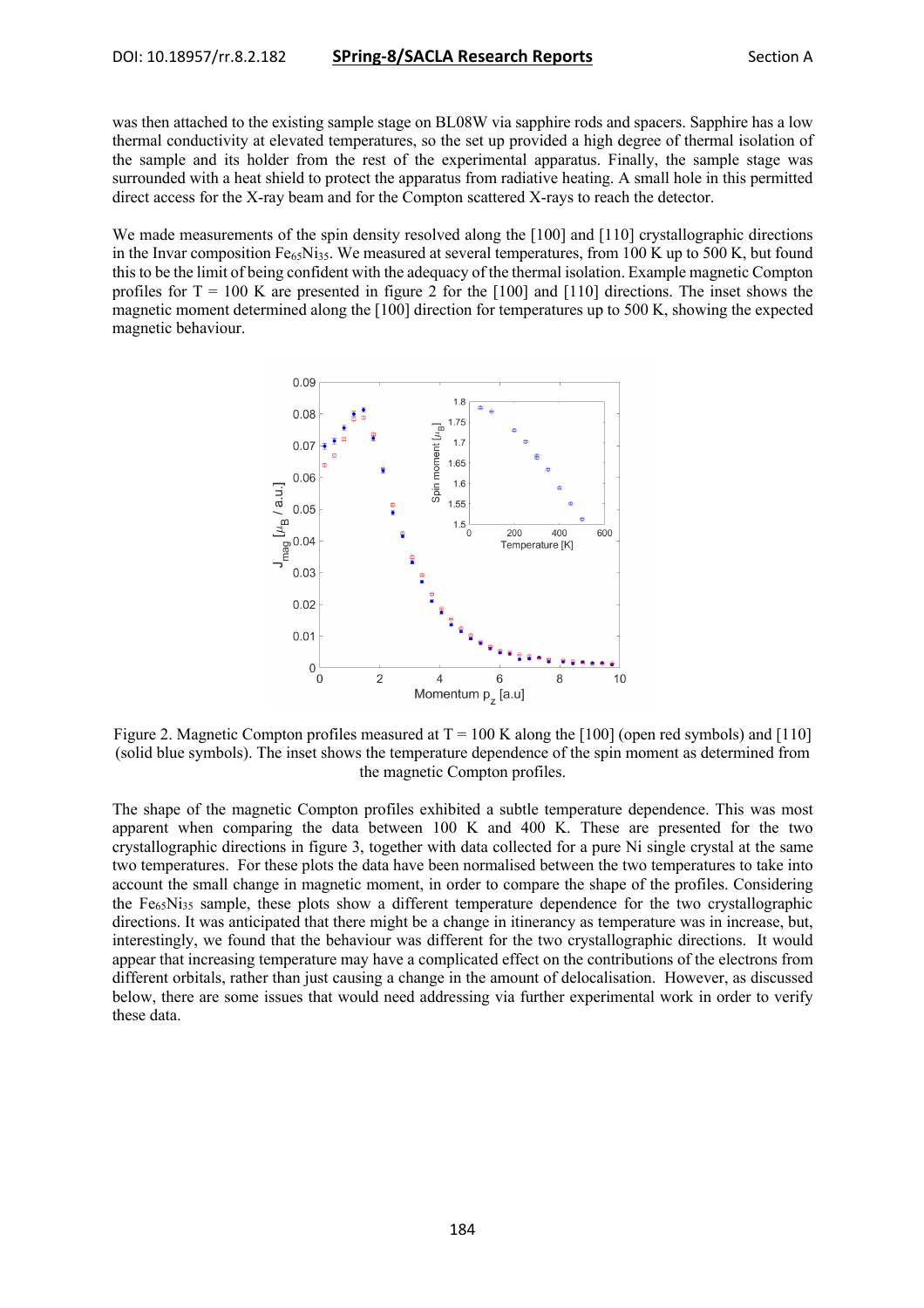

Figure 3. Magnetic Compton profile temperature differences for  $Fe<sub>65</sub>Ni<sub>35</sub>$  (red and blue) and Ni (black) symbols. Note the effect has the opposite sign for the two crystallographic directions on  $Fe<sub>65</sub>Ni<sub>35</sub>$ . There is small difference in the Ni profile, which may represent a small systematic normalisation error.

The data presented in figure 3 are potentially very interesting. However, in the experiment conducted, it was not clear for certain whether the effect was robust, and confirmation of this result is necessary. For the other temperatures studied, the differences were not clear. This was partly because of the statistical accuracy obtained. The change apparent in figure 3 requires further investigation. Firstly, there is a small but nonzero effect observed in Ni. In previous work focussed on Ni using BL08W, we found no such change [5] and this result most likely represents the limit of a systematic error – nevertheless, the signal is somewhat smaller than the changes observed in Fe<sub>65</sub>Ni<sub>35</sub>. Having found this effect during the experiment, it is necessary first to ascertain whether it is reproducible. Then further studies would be required. Firstly, to study temperatures in the same region to probe the behaviour more thoroughly. It would then be particularly important to study further compositions in order to determine whether the change in electronic structure can be correlated with the existence of the Invar effect. For future work, a new dedicated sample environment combining low temperatures down to 100 K or lower, together with high temperatures up to  $\sim$ 700-800K would be required.

In conclusion, we performed and experimental study of the magnetic spin density in the Invar material Fe65Ni35. We obtained a potentially interesting result, indicating a possible redistribution of the magnetisation density at elevated temperature. However, further experiment work is required to confirm this and to make the study systematic. In order to do this, a new dedicated cryofurnace sample environment is required that is also compatible with the cryomagnet and with the need for it not to cause a background Xray scattering signal.

#### Acknowledgements:

We acknowledge UK EPSRC for support via grant EP/J003492/1, The Compton scattering experiment was performed with the approval of the Japan Synchrotron Radiation Research Institute (JASRI, proposal no. 2012A1280). We thank Y. Sakurai and M. Ito for their assistance.

### References

- [1] C. E. Guillaume, *CR Acad. Sci*., **125** 235 (1897).
- [2] E. Kisker, *et al*., *Phys. Rev. Lett*., **58** 1784, (1987).
- [3] T. Kiyama, *et al*., *Phys. Rev. B*, **54** R756, (1996).
- [4] R. J. Weiss, *Proc. R. Soc. Lond. A* **82** 281 (1963).